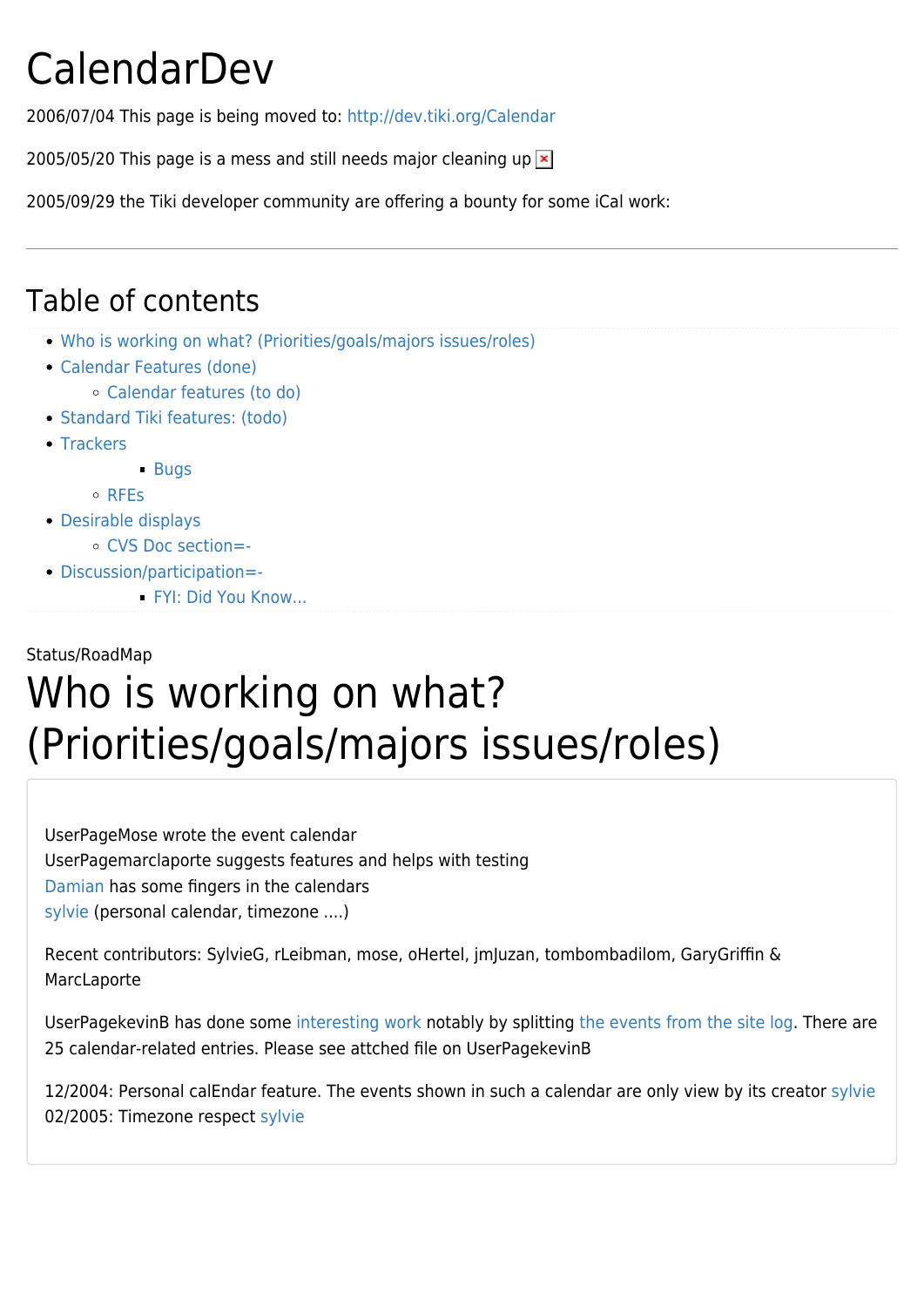# Calendar Features (done)

- Site activity monitor (visualize change on calendar)
- weekly/monthly view
- group calendar
- mini-cal pop-up to choose start & end date with mouse

#### Calendar features (to do)

- We need a series of checkboxes with are all possible views a user has **done**
- colors and other visual cues for categories (and maybe groups and type)
- Advanced permission management on who can view, submit, edit submission, approve submission, remove submission, edit, remove, auto-approve or admin the calendars. (same as tiki articles) (event submission in waiting until approved)
- Invite attendees by email. attendees confirm (yes, maybe, no) reject invitation (with automatic reminder if no answer)
- Recuring (repeating) events
- multi-day events **done**
- Possibility to use to manage and show schedule of ressources (ex. booking rooms, equipement) (Tutos, MRBS)
- all day event (no time applies)
- event listing (straight table) . 2 options: a multi day event is on one line or one line per day. (event -> one line - done [sylvie](https://tiki.org/sylvie)
- reminder of event option (ex.: never, 15 minutes, 1 hour, 1 week, 1 month) : port from MiniCal
- reminder of event should be configurable depending on Role. 1 day for role X, 7 days for role Y)
- adding todo items on their deadline
- add birthdays
- CalendarSharingDev
- add events to the calendar (quizzes,tests,papers) in the future but have the events link to the poll,survey,blog,mod-CustomQuiz or whatever; polls creation/closing might be watched - Chealer9
- make calendar more user-friendly and intuitive. weekly/daily view where appointments are placed logically with their time of day morning events at the top & evening events at the bottom. So it's easy to see free time at a glance. (like PHPicalendar & more groupware's calendar)
- the view should be configurable (ex.: number of minutes/hours for intervals in daily view, start & end hour for days) like current UserCalendar
- "also add to news" checkbox. A new event would also be promoted on the CMS page, without having the make a separate entry. (and disappears after date. a bit like current events in articles)
- Separate optional fields for event address, phone number, contact email, event website, event fees
- link location of event with mapquest (or localis) or [Geo](http://geourl.org/)
- Allow personal calendar events to appear in the main calendar for the current logged-in user. The calendar filter would have another checkbox called "Personal Calendar". **now possible in 1.9**
- Get events via [icalshare.com](http://www.icalshare.com)
- Assign events to groups
- birthdays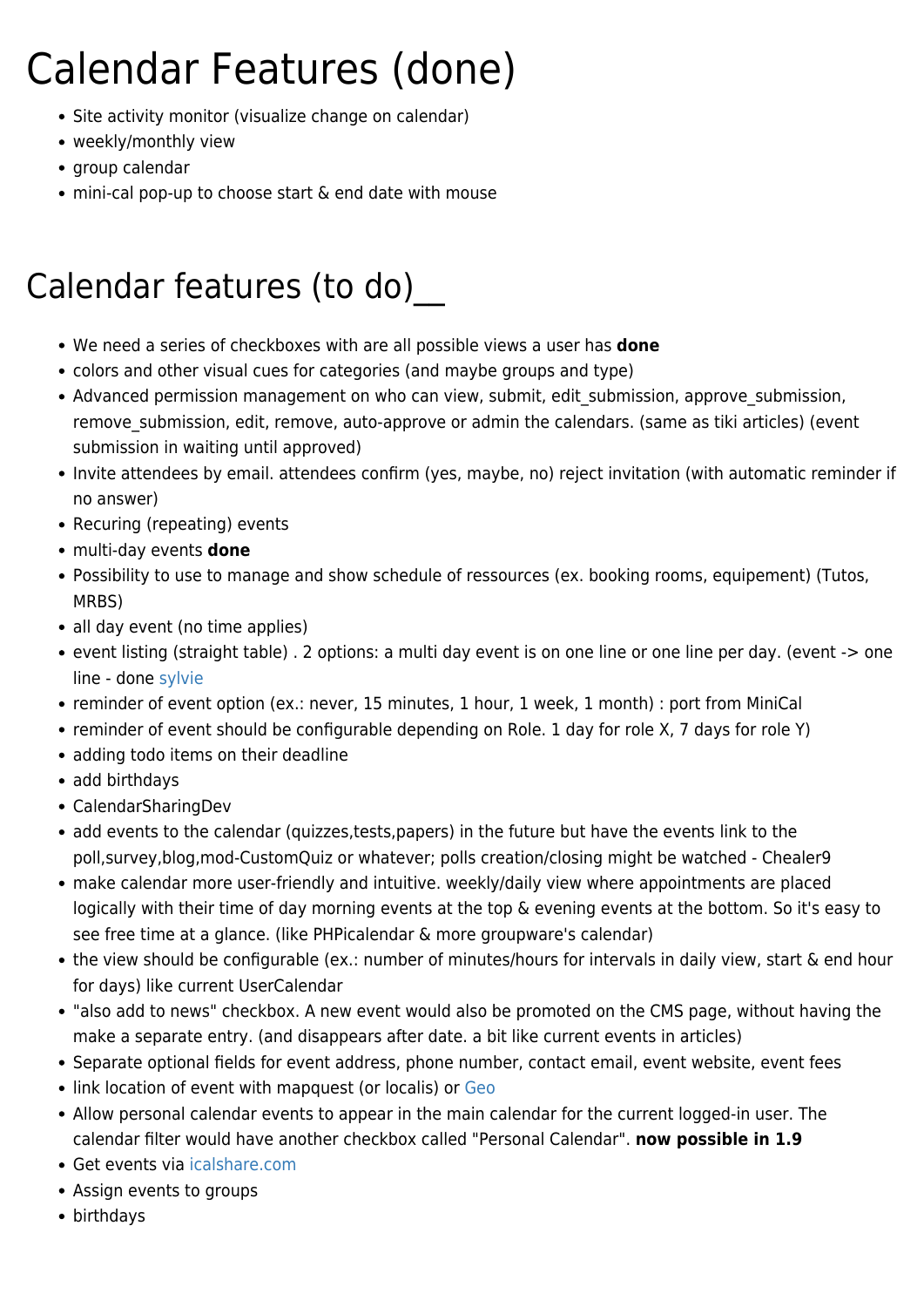## Standard Tiki features: (todo)

- RSS feeds respecting permissions
- calendar should be in menu system like articles, blogs, etc
- watch an event (notify me of change) (indicate diff in email)
- printable version (no borders)
- possibility to attach files, pictures, etc to the event. (ex. meeting notes)
- Calendar module for borders for mini-month, next events with overLIB (like Postnuke block) **done**
- Check participant avalaibility/suggest meeting time (Find available time slot amongst users)
- For categories: events should definitely be assignable in the regular Tiki category system.
- We may want extra event-type categories (ex.: meeting, birthday, phone call, travel time, sick, on vacation, private, etc) **done**
- Events in search system (check ACLs)
- Events in Tiki stats
- ShortURL support (rewrite rules)
- MobileTiki + VoiceXml for events (like wiki & blogs)
- comments on events (like articles)
- date format configuration (dd/mm or mm/dd) done [sylvie](https://tiki.org/sylvie)
- Smarty themes and translation tags
- plugin/phpcurl for meetup.com

## **Trackers**

#### Bugs

- [One day Calendar not showing information](http://sourceforge.net/tracker/index.php?func=detail&aid=945393&group_id=64258&atid=506846) it seems to be solved
- [Calendar : Week day indicated is previous one](http://sourceforge.net/tracker/?group_id=64258&atid=506846&func=detail&aid=863961)
- [Calendar : Doesn't take into account local timezones correct](http://sourceforge.net/tracker/?group_id=64258&atid=506846&func=detail&aid=802102)
- blogs creation isn't listed in calendar Chealer9
- Plugin SF failed. One or more of the following parameters are missing: groupid, trackerid or itemid.
- [Wrong Weeknumber in Jan. and wrong start end in Jan in Monthview](http://sourceforge.net/tracker/index.php?func=detail&aid=1088919&group_id=64258&atid=506846)(solution is in bugreport)

#### RFEs

- [Calendar : can't be included in categories](http://sourceforge.net/tracker/index.php?func=detail&aid=799372&group_id=64258&atid=506849)
- [Calendar : Return to Add mode after saving](http://sourceforge.net/tracker/index.php?func=detail&aid=849956&group_id=64258&atid=506849)
- Plugin SF failed. One or more of the following parameters are missing: groupid, trackerid or itemid. (priority 2)
- Plugin SF failed. One or more of the following parameters are missing: groupid, trackerid or itemid. (priority 2)
- Plugin SF failed. One or more of the following parameters are missing: groupid, trackerid or itemid. (priority 3)
- Plugin SF failed. One or more of the following parameters are missing: groupid, trackerid or itemid. (priority 1)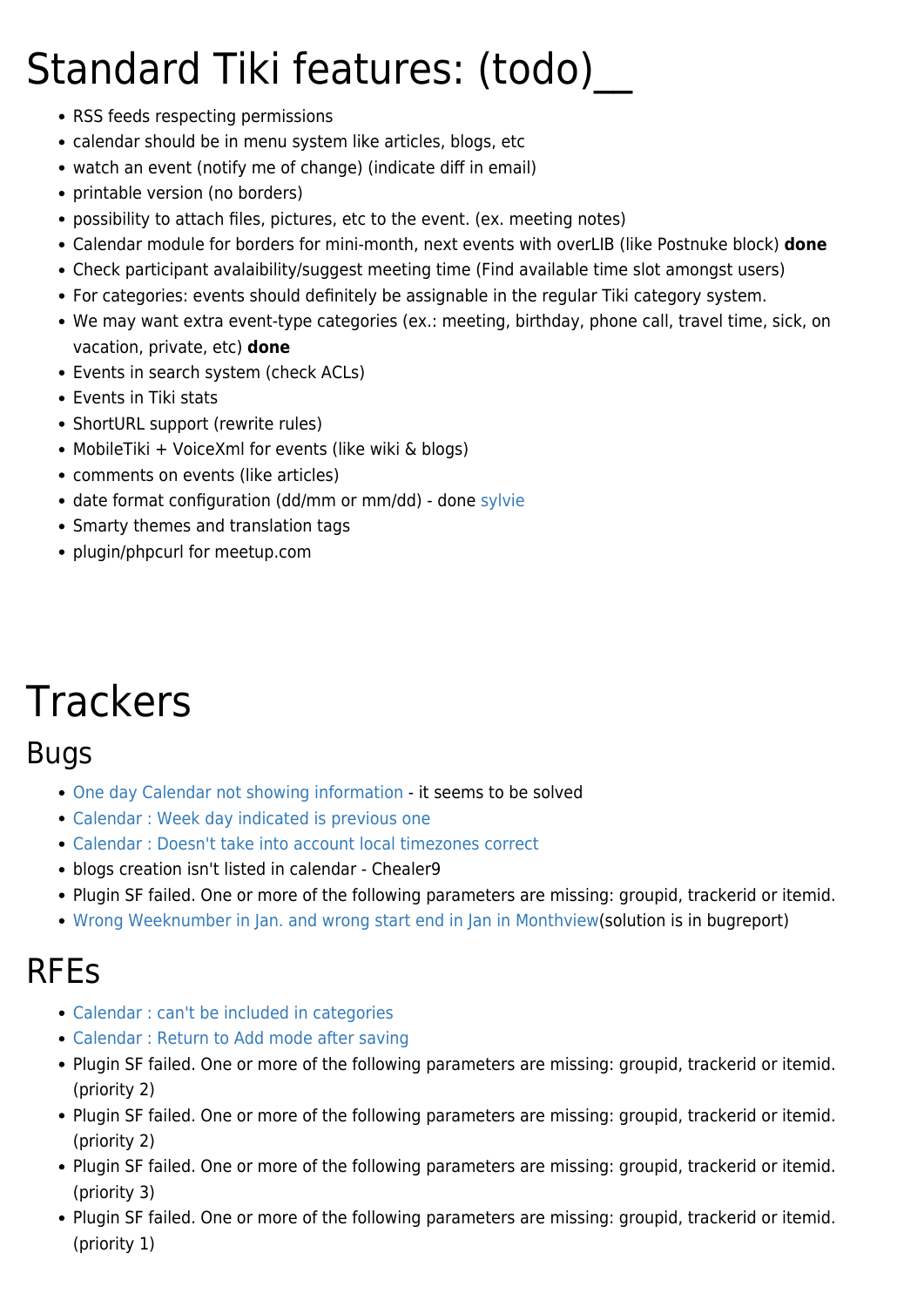Plugin SF failed. One or more of the following parameters are missing: groupid, trackerid or itemid.

Presets changing, requests for customization

- Plugin SF failed. One or more of the following parameters are missing: groupid, trackerid or itemid.
- Plugin SF failed. One or more of the following parameters are missing: groupid, trackerid or itemid.
- Plugin SF failed. One or more of the following parameters are missing: groupid, trackerid or itemid.
- Plugin SF failed. One or more of the following parameters are missing: groupid, trackerid or itemid.
- Plugin SF failed. One or more of the following parameters are missing: groupid, trackerid or itemid.
- Plugin SF failed. One or more of the following parameters are missing: groupid, trackerid or itemid.

 $\pmb{\times}$ 

### Desirable displays

Note that this calendar shows personal, group and global events:

#### CVS Doc section=-

Note on development of a Tikiwiki Multi-calendar

- [development page](tiki-calendar.php) (quite unstable)
- [or that direct view to all \(coded up to now\) tiki items in calendar](https://tiki.org/tiki-calendar.php?submit=Refresh&calIds%5B%5D=1&calIds%5B%5D=2&calIds%5B%5D=3&calIds%5B%5D=4&tikicals%5B%5D=wiki&tikicals%5B%5D=gal&tikicals%5B%5D=art&tikicals%5B%5D=blog&tikicals%5B%5D=forum&tikicals%5B%5D=dir&tikicals%5B%5D=fgal&tikicals%5B%5D=faq&tikicals%5B%5D=quiz&tikicals%5B%5D=track&tikicals%5B%5D=surv)
- [Mysql schema for calendar tables](https://tiki.org/dl7)

- source code changed :

 $\pmb{\times}$ 

templates/modules/mod-application menu.tpl -> inclusion of calendar item on top and one in admin templates/tiki-assignpermission.tpl -> added permissions (quite minimal for now) templates/tiki-admin-include-features.tpl -> added a box to activate feature db/tiki\_1.6to1.7.sql -> added tables structure and minimal inserts tiki-admin.php -> added test for feature setting

- source code added : tiki-calendar.php and templates/tiki-calendar.tpl -> page to display calendar tiki-admin\_calendars.php and templates/tiki-admin\_calendars.tpl -> page to create/admin calendars

lib/calendar/calendarlib.php -> contains functions. some may go in tikilib or will be changed for better integration with already existing functions (that I don't know all). style/mose.css -> added lines for calendar style, I need to port that on every theme ?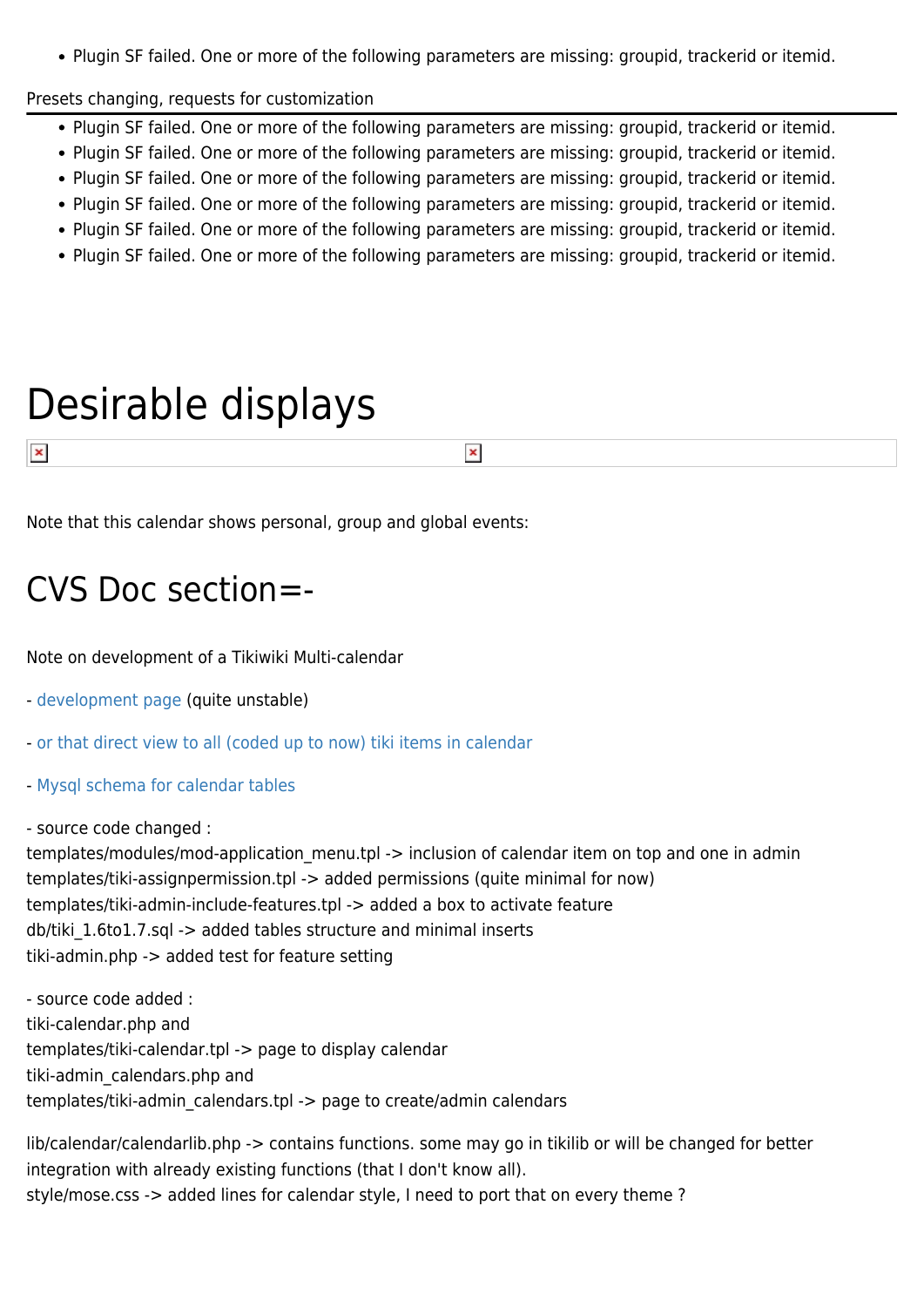## Discussion/participation=-

june, 18th - mose

Work advances well.

I found useful to build a function that scans all objects in Tikiwiki and display them as read-only values. That feature gives a rather quick look to all contents with a glance ! It was not the first goal but i'm very happy with it. I didn't code all functions yet but it will be ready soon.

On another hand, collaborative behaviour in group calendar is based on tikiwiki groups scheme. Each calendar is attached to a group, that means that it can be attached to Anonymous and then be publicly editable.

Permission system will need to be checked twice before release, as each object can be subject to restriction. I hope it will not hinder sql queries ...

[Calendar We Want](https://tiki.org/tiki-editpage.php?page=Calendar+We+Want)

#### FYI: Did You Know...

- ... In one year the moon circles the earth 13 times?
- ... In the current global standard calendar, a month doesn't correspond to one natural cycle?
- ... The word "calendar" comes from the Roman word, "Calends", which was the name of the account book, the book recording monthly debts and bills to be paid?
- ... Time isn't money?
- ... September means seven, but is the ninth month?
- ... March is named for Mars, the Roman God of War?
- ... July and August are named for Julius and Augustus Caesar?
- If today is Monday, June 1st, what day of the week will July 1st be? .... and August 1st? ......... what about November 1st?
- If you were to build a house, wouldn't you use a ruler of equal measure?
- The current twelve month calendar is made of months of unequal measure:
- 31 days is followed by 28 or 29 days, then 31 days, 30 days, 31 days, 30 days, 31 days, 31 days, 30 days and 31 days.
- find out more here:<http://www.tortuga.com>
- The greatest masters in the art of time planning were the mayans.  $\overline{\phantom{a}}$